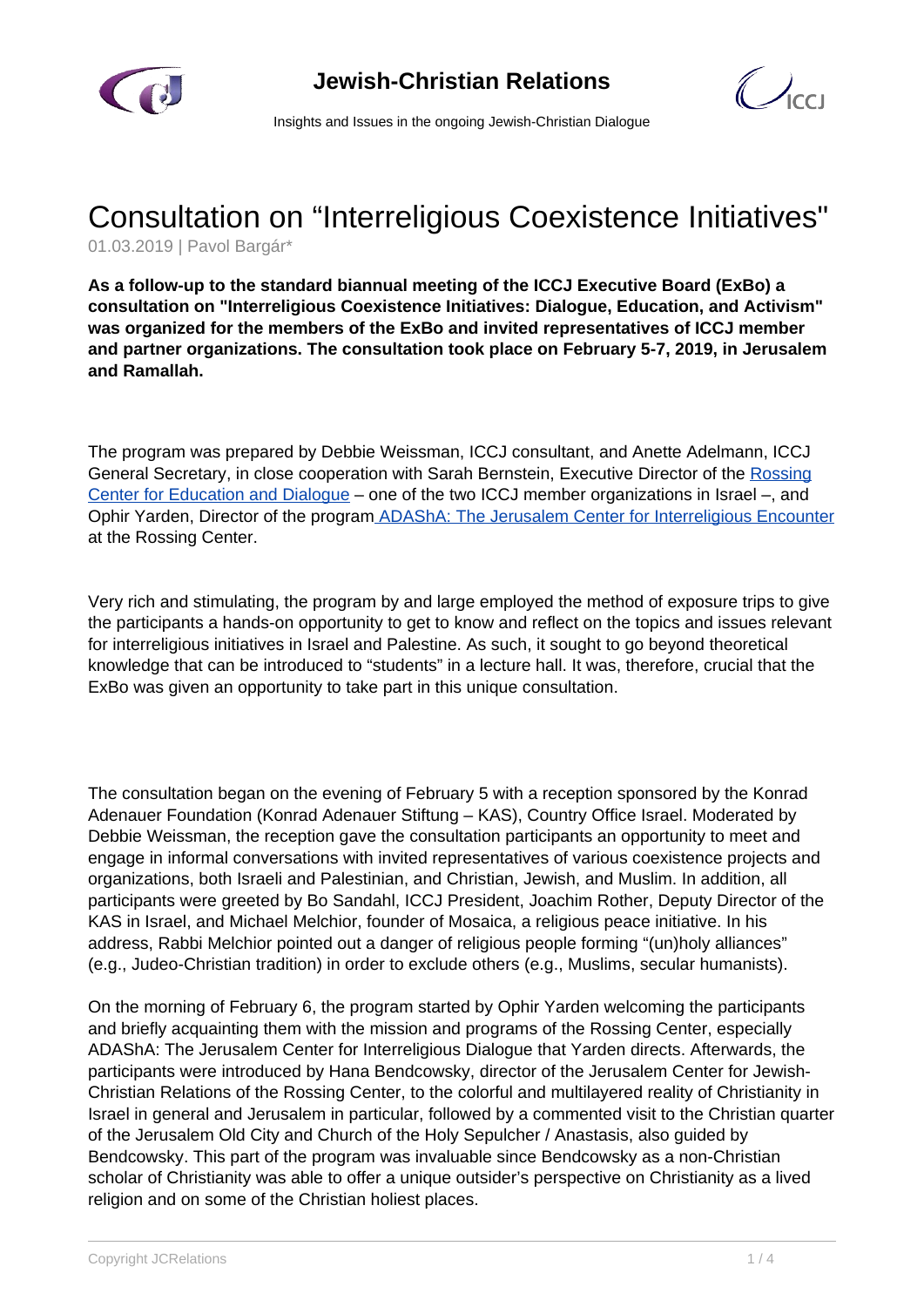In the afternoon, Ophir Yarden explored the significance of holy sites for intergroup (especially interreligious) relations, using Mt. Zion as a kind of case study. Taking into consideration archaeological, historical, and theological perspectives, Yarden primarily focused on David's tomb and the place of Jesus' last supper with his disciples (coenaculum) but also commented on cemeteries with a particular regard for a condemnable recent phenomenon of "price tag" vandalism by certain Jewish individuals and groups done at Christian cemeteries. The participants' visit to the Protestant cemetery on "Mt. Zion" was guided by Paul Wright, president of the Jerusalem University College, who also introduced the participants to the work pursued at his institution, aimed at educating (especially) Protestant clergy from North America.

Subsequently, the consultation participants were accepted at a private audience by Archbishop Pierbattista Pizzaballa, the apostolic administrator of the Latin Patriarchate in Jerusalem. In a lively informal conversation, H. E. the archbishop was informed about the work of ICCJ and, in turn, acquainted the participants to the ministry of the Patriarchate in Israel and Palestine. Particular attention was paid to interreligious cooperation and to the situation of Christians in Gaza.

The thought-provoking program of that day was brought to its end by a session held at Ecce Homo. The session was chaired by Sarah Bernstein, the executive director of the Rossing Center, who first introduced the participants to the work of the center (to add to what had already been said by Ophir Yarden earlier that morning) and then welcomed Michal Mushkat-Barkan and Suad Younan, experienced educators and facilitators in the Teachers' Lounge program. Founded by Mushkat-Barkan, the program aims at establishing and facilitating dialogue among Jewish and Arab educators in Israel. The consultation participants could get to know both methodology and some practical outputs of this initiative.

The program on the next day, February 7, resumed the topic dealt with the previous evening, namely, education. On the bus en route to the Hand-in-Hand Bilingual School in Jerusalem, a local bilingual (Hebrew – Arabic) elementary school, Ophir Yarden provided the participants with some insights into the Israeli education systems. One of the key facts regarding education in Israel is that students up till the university level have very little interaction with peers outside their language/ethnic group (i.e., Jews with Arabs, and vice versa). The Hand-in-Hand Bilingual Schools (there are currently six schools in Israel) were, therefore, intentionally established with the aim of bridging this divide. Noa Yammer, from the school's PR office, and Yaffa Shira Grossberg, a teacher at the school, informed the participants about the school's approach and curriculum that emphasizes the need to have classes co-taught by both Jewish and Arab teachers. The participants were also given a guided tour around the school, including one of the classes, and an opportunity to speak with some of the school's students.

Like education, medical care is another area where religion(s) can promote peace and coexistence. A visit to St. Louis French Hospital, one of the local (and more famous) Jerusalem hospitals, therefore followed. The participants were greeted by Sr. Monika Duellmann, the hospital's director, who very engagingly illustrated the daily reality of interreligious spiritual care. The image she portrayed was full of wisdom, humor, understanding, and the shared humanity that goes across the borderlines among religious traditions.

In the afternoon, the consultation participants got on a bus to be transferred to Ramallah since the following part of the program continued at the Konrad Adenauer Foundation (KAS), Country Office Palestinian Territories. The office's program manager, Johannes Lutz, greeted and accompanied the participants on the bus, giving them a particular perspective on the Israeli-Palestinian relations. The geographical shift also meant a shift in the level and perspective of the conversations. While the initiatives explored until then aimed at promoting interreligious coexistence among various groups within the Israeli society, the focus was now on the level of the Israeli-Palestinian relations, seen through the political lenses with religion being merely one (albeit important) factor. There were three speakers on the afternoon program: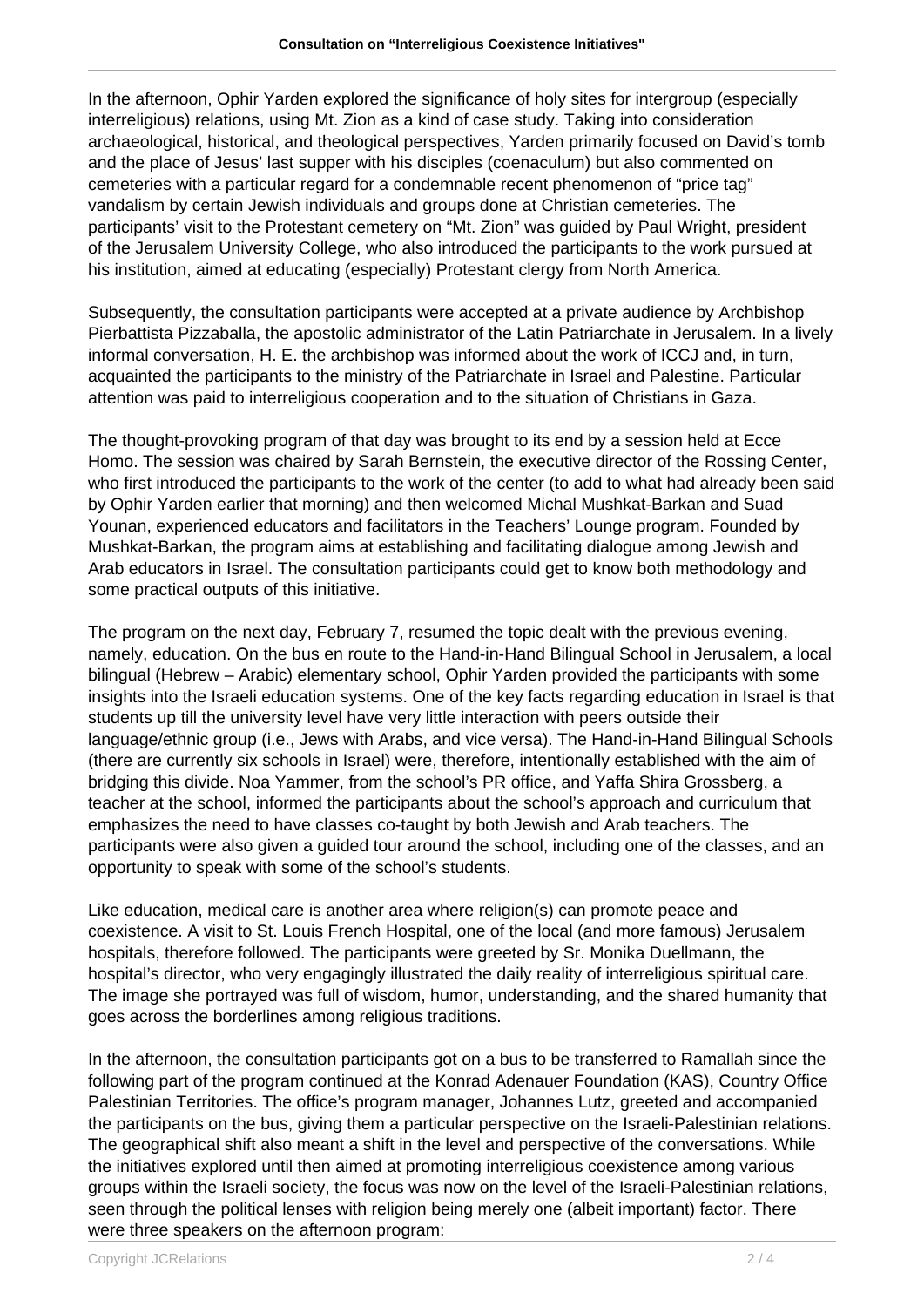First, Inès Abdel Razek-Faoder, a policy advisor at the office of the prime minister in the Palestinian Authority, discussed the complexities of the situation, with a particular regard to the young generation. Emphasizing the need to secure equal rights for all parties involved in the situation, she acknowledged the right of the Jewish people to self-determination and expressed her preference for a two-state solution.

Second, Imad Haddad, a pastor of the Evangelical Lutheran Church in Ramallah, spoke about his view on interreligious dialogue, giving specific examples how he and his church pursues dialogue and coexistence initiatives in their context. Clearly rejecting replacement theology, Haddad advocated a theology based on the belief that all human beings are created in the image of God. As a result, all people are potential dialogue partners for him, regardless of religion, for the sake of promoting peace and reconciliation.

The third part of the afternoon program (which was, at the same time, the final part of the consultation) featured a political debriefing by Marc Frings, the director of the KAS Country Office Palestinian Territories. A political analyst, Frings provided the participants with a thorough analysis, painting a very comprehensive and realistic image of the Israeli-Palestinian conflict. Somber as it might have been, Frings' interpretation was not without any hope for the future. If such a future is to come true, however, many agents need to be involved, including religious ones. Interreligious work, such as that pursued by ICCJ, is of crucial importance in this respect.

Multilayered and very inspiring in its variety, the consultation generated a number of common themes that surfaced during different presentations.

First, the participants were reminded repeatedly of the importance of the other for shaping one's own identity. In other words, one needs the other in order to know oneself. Indeed, it is one of the tasks of ICCJ to bring people out of their contexts to give them opportunities to experience their religious other(s) in a safe environment.

Second, in most countries, Jewish-Christian (and, generally, interreligious) dialogue today is seen as an academic endeavor. The Israeli situation shows the importance of living dialogue in everyday situations through various educational, social, medical, and cultural projects. "Being neighbors," working within shared space, is the modus operandi for working together in this regard.

The two points above also indicate the significance of this consultation taking place precisely in Jerusalem. Jerusalem is not only, famously, a holy city for Judaism, Christianity, and Islam, but also a place where a plurality of worlds intersects and intermingles. Moreover, it is a place of "hypertrophied" identities, with various traditions "competing" with each other, both inter- and intrareligiously. Furthermore, Jerusalem is a place that makes one aware of the plurality of one's own religious tradition. This all makes for a fascinating polyphony (at times, admittedly, a cacophony) of sounds, smells, colors, and tastes that can hardly be experienced in any other city in the world.

There is yet another factor that speaks for the importance of Jerusalem as the place for this consultation. As a holy city for some of the major world religions, Jerusalem shows the crucial place of presence in religion: adherents of many traditions come here to be enabled physical contact with the sacred, to get connected to what they regard as the core of their lives.

Broadening the scope, the context of Israel was also of relevance for the consultation's location as the State of Israel is the only country in the world where Jews represent a majority of the population. This creates a new situation with new opportunities and challenges, and anyone